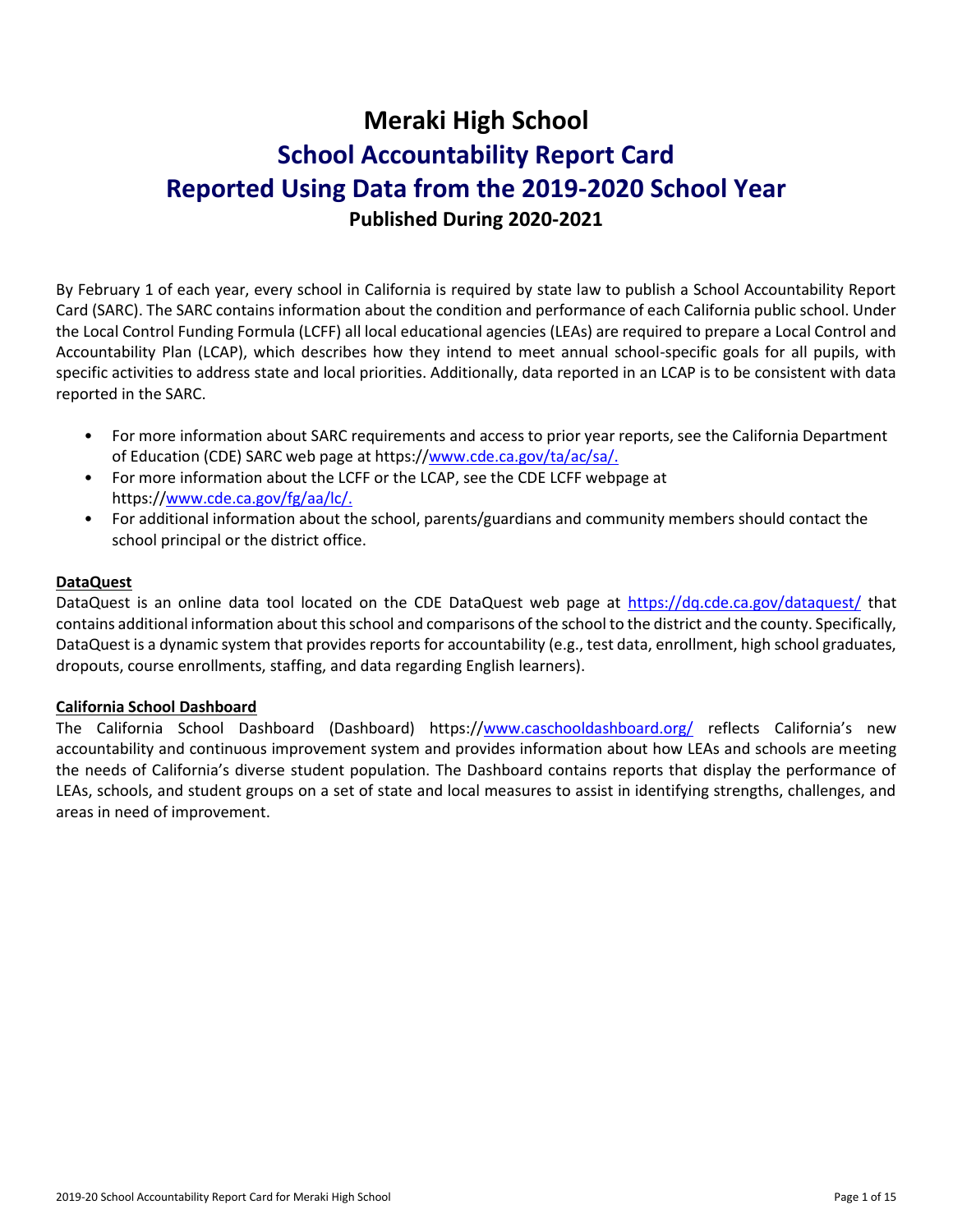# **About This School**

### **School Contact Information (School Year 2020-2021)**

| <b>Entity</b>                            | <b>Contact Information</b>     |
|------------------------------------------|--------------------------------|
| <b>School Name</b>                       | Meraki High School             |
| <b>Street</b>                            | 10700 Fair Oaks Blvd           |
| City, State, Zip                         | Fair Oaks, CA, 95628           |
| <b>Phone Number</b>                      | 916.971.5060                   |
| Principal                                | David Levis                    |
| <b>Email Address</b>                     | dlevis@sanjuan.edu             |
| Website                                  | https://www.sanjuan.edu/meraki |
| <b>County-District-School (CDS) Code</b> | 34 67447 0135772               |

#### **District Contact Information (School Year 2020-2021)**

| <b>Entity</b>        | <b>Contact Information</b>       |  |  |  |
|----------------------|----------------------------------|--|--|--|
| <b>District Name</b> | San Juan Unified School District |  |  |  |
| <b>Phone Number</b>  | 916.971.7700                     |  |  |  |
| Superintendent       | Kent Kern                        |  |  |  |
| <b>Email Address</b> | info@sanjuan.edu                 |  |  |  |
| <b>Website</b>       | www.sanjuan.edu                  |  |  |  |

# **School Description and Mission Statement (School Year 2020-2021)**

#### **Mission**

Our mission is to ignite our students' creative genius by ensuring a challenging, relevant, and joyful education that empowers every student to find their unique purpose and identity.

#### **Vision**

At Meraki, students discover their own strengths, create and align goals to meet competencies, recognize the value of others, connect and engage with the community and prepare themselves personally, academically and professionally for their future.

The Meraki teaching philosophy is based on our desire to support passion-based learning in students by encouraging them to follow their curiosity and embark on journeys where they do not have all the answers. We want our students to look for alternative and unusual answers, tap into their powers of creativity and imagination, and ask questions that are important to them and their peers. The concepts of design thinking inform our work and we believe academic mastery is best accomplished by providing students with opportunities to revive their creative genius and take ownership of their own learning through co-creation and co-teaching throughout their school day in order to construct an environment that is responsive to their shifting learning needs and desires.

Students at the Meraki High School will be engaged in inquiry-based learning through extensive individual or group projects. These projects will be created by students with support from their teacher/mentor and will focus on the development of Deeper Learning Competencies including: mastery of core academic content, critical thinking and problem solving skills, collaboration, communication, student-directed learning, and academic mindsets. At Meraki, we celebrate peer critique, constant revision, tinkering and learning through failure, which is reflected in our use of performance-based assessments. Determination of student success will not be limited to scores on exams, but by portfolios, presentations, artwork, and written work they produce throughout the year.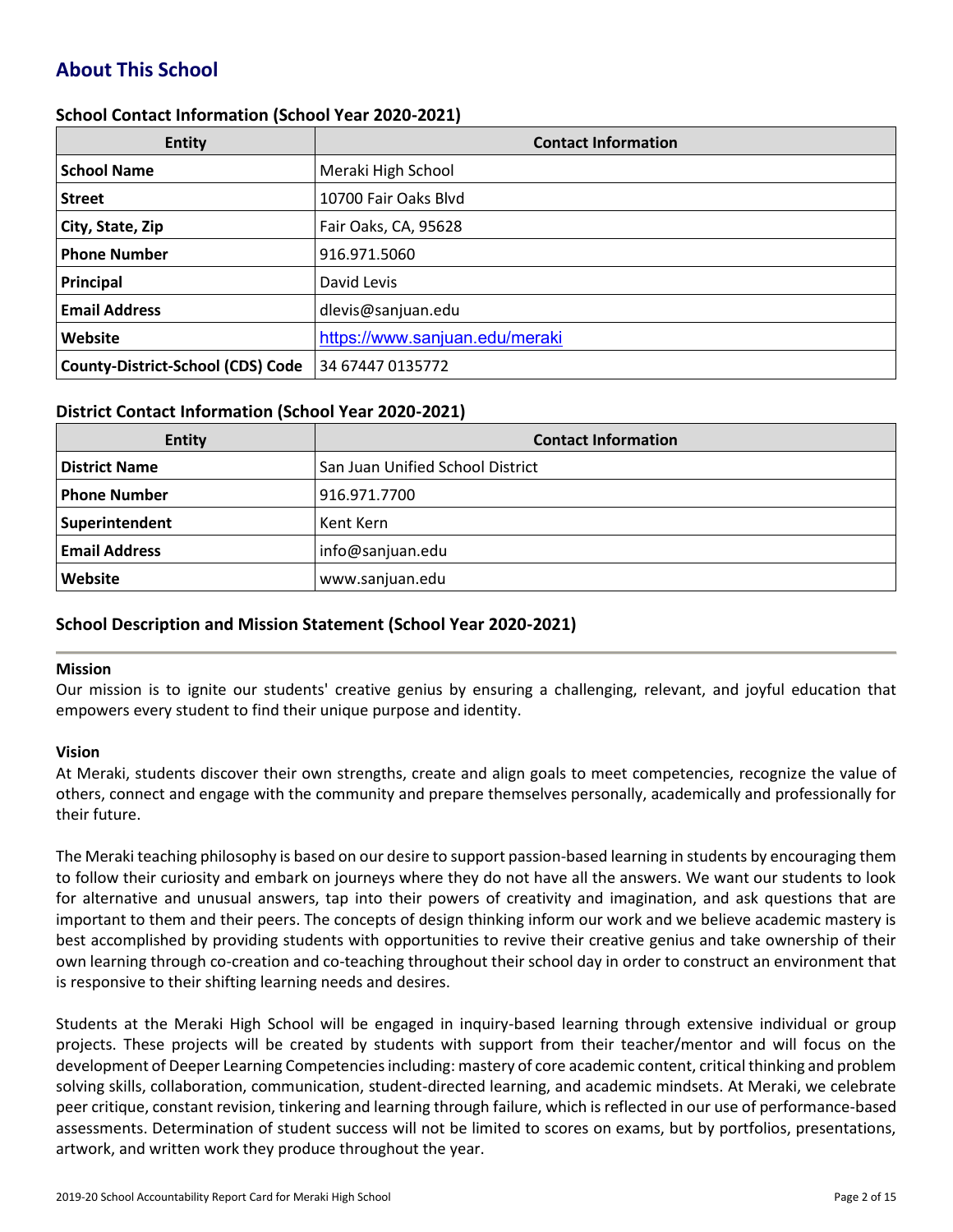The school is located at a multi-school site called the Alternative Learning Center. Students have access to a Maker Space and are guided by 5 full time teachers and a counselor.

## **Student Enrollment by Grade Level (School Year 2019-2020)**

| <b>Grade Level</b> | <b>Number of Students</b> |
|--------------------|---------------------------|
| <b>Grade 9</b>     | 21                        |
| Grade 10           | 30                        |
| Grade 11           | 34                        |
| Grade 12           | 17                        |
| Total Enrollment   | 102                       |

# **Student Enrollment by Student Group (School Year 2019-2020)**

| <b>Student Group</b>                   | <b>Percent of Total Enrollment</b> |
|----------------------------------------|------------------------------------|
| <b>Black or African American</b>       | 5.9                                |
| <b>Filipino</b>                        |                                    |
| <b>Hispanic or Latino</b>              | 5.9                                |
| White                                  | 80.4                               |
| Two or More Races                      | 6.9                                |
| <b>Socioeconomically Disadvantaged</b> | 21.6                               |
| <b>Students with Disabilities</b>      | 12.7                               |
| <b>Foster Youth</b>                    | 1                                  |
| <b>Homeless</b>                        |                                    |

# **A. Conditions of Learning**

# **State Priority: Basic**

The SARC provides the following information relevant to the State priority: Basic (Priority 1):

- Degree to which teachers are appropriately assigned and fully credentialed in the subject area and for the pupils they are teaching;
- Pupils have access to standards-aligned instructional materials; and
- School facilities are maintained in good repair

### **Teacher Credentials**

| <b>Teachers</b>                                                    |          | <b>School</b><br>2019-20 | <b>School</b><br>2020-21 | <b>District</b><br>2020-21 |
|--------------------------------------------------------------------|----------|--------------------------|--------------------------|----------------------------|
| <b>With Full Credential</b>                                        |          |                          |                          | 1943                       |
| <b>Without Full Credential</b>                                     | $\Omega$ |                          |                          | 38                         |
| Teaching Outside Subject Area of Competence (with full credential) | 0        |                          |                          |                            |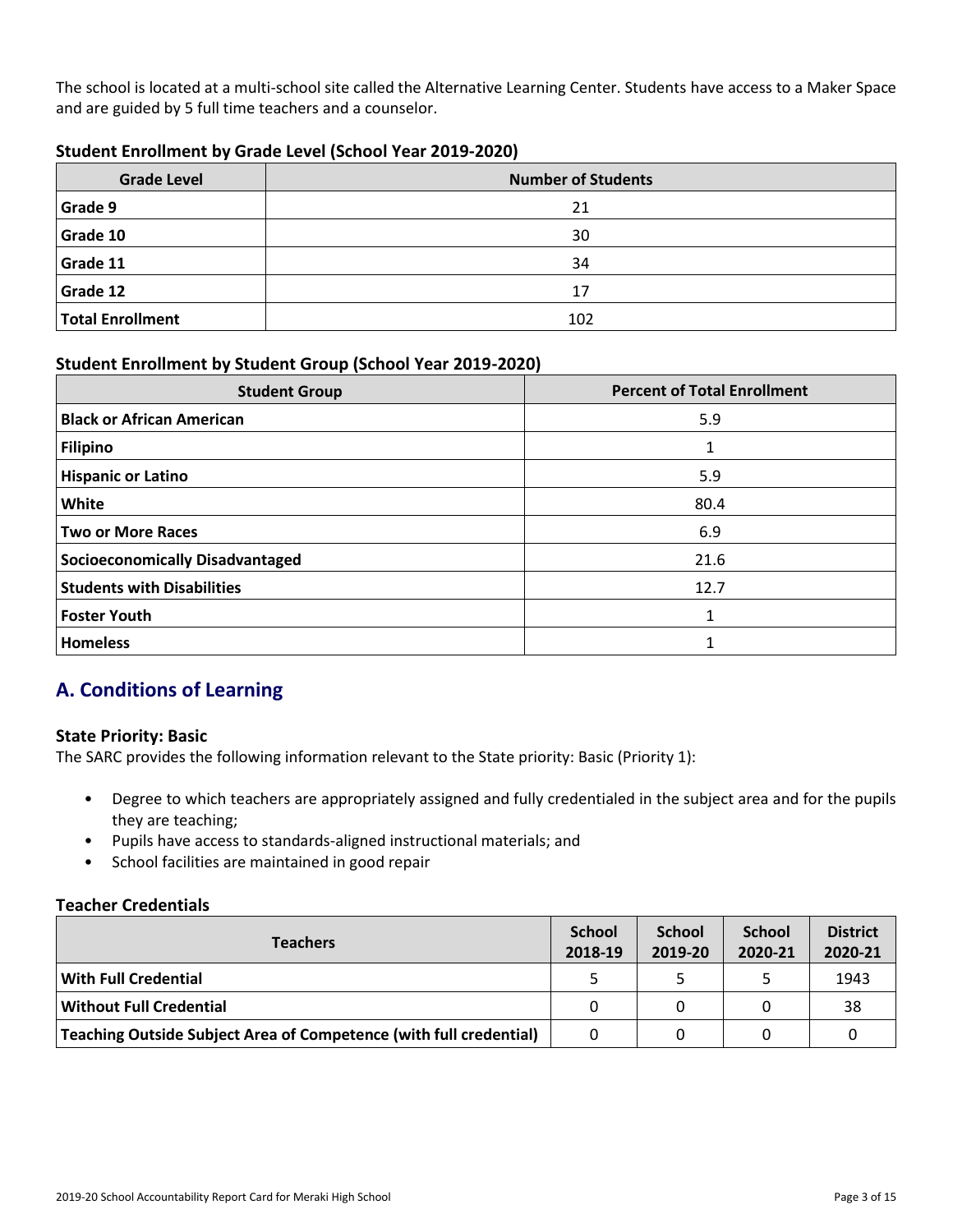# **Teacher Misassignments and Vacant Teacher Positions**

| <b>Indicator</b>                               | 2018-19 | 2019-20 | 2020-21 |
|------------------------------------------------|---------|---------|---------|
| Misassignments of Teachers of English Learners |         |         |         |
| Total Teacher Misassignments*                  |         |         |         |
| Vacant Teacher Positions                       |         |         |         |

Note: "Misassignments" refers to the number of positions filled by teachers who lack legal authorization to teach that grade level, subject area, student group, etc. \*Total Teacher Misassignments includes the number of Misassignments of Teachers of English Learners.

# **Quality, Currency, Availability of Textbooks and Other Instructional Materials (School Year 2020-2021)**

#### **Year and month in which data were collected:** September, 2019

San Juan Unified held a public hearing on September 22, 2020 and determined that each school within the district had sufficient and good quality textbooks, instructional materials, or science lab equipment pursuant to the settlement of Williams vs. the State of California. All students, including English learners, are given their own individual standards-aligned textbooks or instructional materials, or both, in core subjects for use in the classroom and to take home. Textbooks and supplementary materials are adopted according to a cycle developed by the California Department of Education, making the textbooks used in the school the most current available. Materials approved for use by the State are reviewed by all teachers and a recommendation is made to the School Board by a selection committee composed of teachers and administrators. All recommended materials are available for parent examination at the district office prior to adoption. The table displays information collected in September 2018 about the quality, currency, and availability of the standardsaligned textbooks and other instructional materials used at the school. If you would like more information on the textbooks and instructional materials please visit our website:<http://www.sanjuan.edu/Page/23485> In July 2009, EC Section 60200.7. The State Board of Education has adopted frameworks for ELA/ELD, Math, Science and Social Sciences, and has identified an approved list of instructional materials available for adoption. For more information regarding San Juan's textbook adoption schedule, please visit our website:

[http://www.sanjuan.edu/cms/lib8/CA01902727/Centricity/Domain/140/Textbook%20Piloting%20adoption%20Schedul](http://www.sanjuan.edu/cms/lib8/CA01902727/Centricity/Domain/140/Textbook%20Piloting%20adoption%20Schedule.pdf.) [e.pdf.](http://www.sanjuan.edu/cms/lib8/CA01902727/Centricity/Domain/140/Textbook%20Piloting%20adoption%20Schedule.pdf.)

| <b>Subject</b>                | <b>Textbooks and Other Instructional</b><br><b>Materials/year of Adoption</b>                                                             | <b>From Most</b><br>Recent<br><b>Adoption?</b> | <b>Percent Students</b><br><b>Lacking Own</b><br><b>Assigned Copy</b> |
|-------------------------------|-------------------------------------------------------------------------------------------------------------------------------------------|------------------------------------------------|-----------------------------------------------------------------------|
| <b>Reading/Language Arts</b>  | We instruct using the Apex online program.<br>It includes the curriculum as well as<br>instructional material. There are no<br>textbooks. |                                                |                                                                       |
| <b>Mathematics</b>            | We instruct using the Apex online program.<br>It includes the curriculum as well as<br>instructional material. There are no<br>textbooks. |                                                |                                                                       |
| <b>Science</b>                | We instruct using the Apex online program.<br>It includes the curriculum as well as<br>instructional material. There are no<br>textbooks. |                                                |                                                                       |
| <b>History-Social Science</b> | We instruct using the Apex online program.<br>It includes the curriculum as well as<br>instructional material. There are no<br>textbooks. |                                                |                                                                       |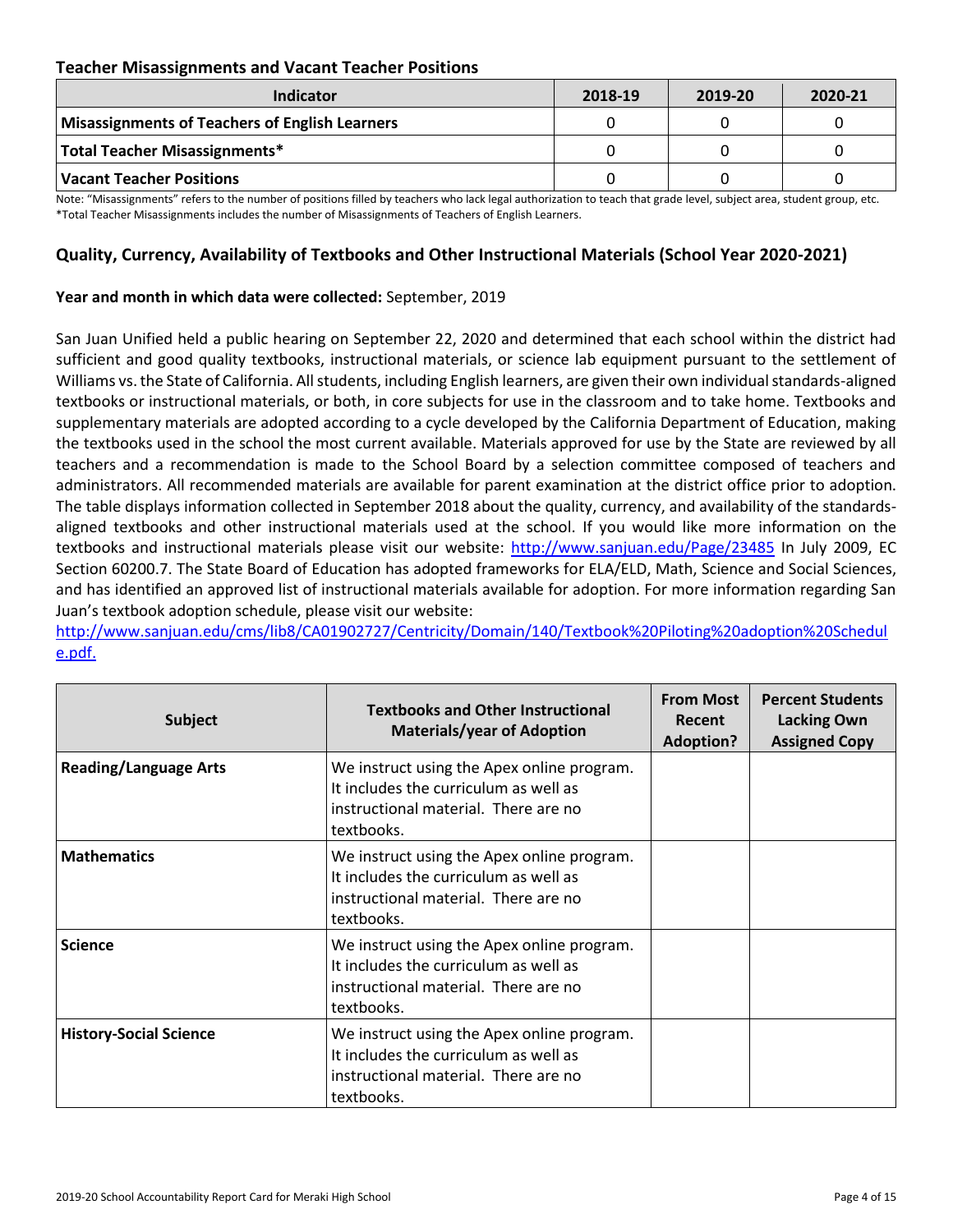| <b>Subject</b>                                                        | <b>Textbooks and Other Instructional</b><br><b>Materials/year of Adoption</b>                                                                                                                                                                                                                  | <b>From Most</b><br><b>Recent</b><br><b>Adoption?</b> | <b>Percent Students</b><br><b>Lacking Own</b><br><b>Assigned Copy</b> |
|-----------------------------------------------------------------------|------------------------------------------------------------------------------------------------------------------------------------------------------------------------------------------------------------------------------------------------------------------------------------------------|-------------------------------------------------------|-----------------------------------------------------------------------|
| <b>Foreign Language</b>                                               | We instruct using the Apex online program.<br>It includes the curriculum as well as<br>instructional material. There are no<br>textbooks.                                                                                                                                                      |                                                       |                                                                       |
| <b>Health</b>                                                         | We instruct using the Apex online program.<br>It includes the curriculum as well as<br>instructional material. There are no<br>textbooks.                                                                                                                                                      |                                                       |                                                                       |
| <b>Science Laboratory Equipment</b><br>$\left($ grades 9-12 $\right)$ | The school stocks an adequate supply of<br>equipment for its students. Inventory<br>includes, but is not limited to, microscopes,<br>slides, ring stands, clamps, support rings,<br>utility clams, test tubes, test tube holders<br>and brushes, tongs, flasks, beakers and<br>Bunsen burners. |                                                       |                                                                       |

# **School Facility Conditions and Planned Improvements**

Site custodial staff clean the buildings and district Maintenance and Operations staff ensure that repairs necessary to keep the school in good repair and work orders are completed in a timely manner. A work order process is used to ensure efficient service and highest priority is given to emergency repairs. Deferred Maintenance funds have been utilized in recent years to repair the roof at the campus.

### **School Facility Good Repair Status**

Using the **most recently collected** FIT data (or equivalent), provide the following:

- Determination of repair status for systems listed
- Description of any needed maintenance to ensure good repair
- The year and month in which the data were collected
- The rate for each system inspected
- The overall rating

#### **Year and month of the most recent FIT report:** 10/24/2020

| <b>System Inspected</b>                                                     | Rating | <b>Repair Needed and Action Taken or Planned</b> |
|-----------------------------------------------------------------------------|--------|--------------------------------------------------|
| <b>Systems: Gas Leaks,</b><br><b>Mechanical/HVAC, Sewer</b>                 | Good   |                                                  |
| <b>Interior: Interior Surfaces</b>                                          | Good   |                                                  |
| <b>Cleanliness: Overall Cleanliness,</b><br><b>Pest/ Vermin Infestation</b> | Good   |                                                  |
| <b>Electrical: Electrical</b>                                               | Good   |                                                  |
| <b>Restrooms/Fountains: Restrooms,</b><br><b>Sinks/Fountains</b>            | Good   |                                                  |
| <b>Safety: Fire Safety, Hazardous</b><br><b>Materials</b>                   | Good   |                                                  |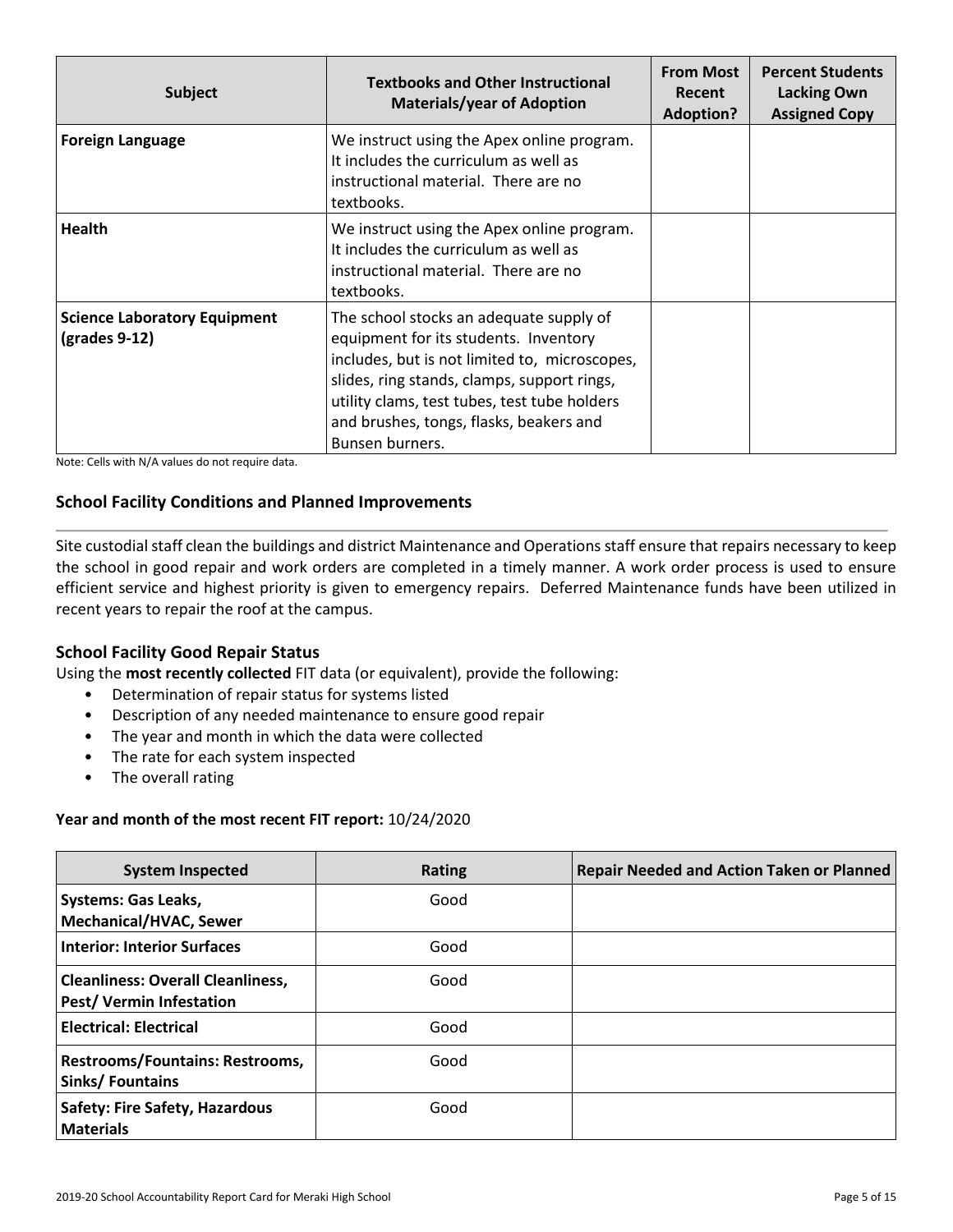| <b>System Inspected</b>                                                              | <b>Rating</b> | <b>Repair Needed and Action Taken or Planned</b> |
|--------------------------------------------------------------------------------------|---------------|--------------------------------------------------|
| <b>Structural: Structural Damage,</b><br><b>Roofs</b>                                | Good          |                                                  |
| <b>External: Playground/School</b><br>Grounds, Windows/<br><b>Doors/Gates/Fences</b> | Good          |                                                  |
| <b>Overall Rating</b>                                                                | Exemplary     |                                                  |

# **B. Pupil Outcomes**

# **State Priority: Pupil Achievement**

The SARC provides the following information relevant to the State priority: Pupil Achievement (Priority 4):

- **Statewide assessments** (i.e., California Assessment of Student Performance and Progress [CAASPP] System, which includes the Smarter Balanced Summative Assessments for students in the general education population and the California Alternate Assessments [CAAs] for English language arts/literacy [ELA] and mathematics given in grades three through eight and grade eleven. Only eligible students may participate in the administration of the CAAs. CAAs items are aligned with alternate achievement standards, which are linked with the Common Core State Standards [CCSS] for students with the most significant cognitive disabilities); and
- The percentage of students who have successfully completed courses that satisfy the requirements for entrance to the University of California and the California State University, or career technical education sequences or programs of study.

# **CAASPP Test Results in ELA and Mathematics for All Students Grades Three through Eight and Grade Eleven**

# **Percentage of Students Meeting or Exceeding the State Standard**

| <b>Subject</b>                                                       | <b>School</b><br>2018-19 | <b>School</b><br>2019-20 | <b>District</b><br>2018-19 | <b>District</b><br>2019-20 | <b>State</b><br>2018-19 | <b>State</b><br>2019-20 |
|----------------------------------------------------------------------|--------------------------|--------------------------|----------------------------|----------------------------|-------------------------|-------------------------|
| <b>English Language Arts/Literacy</b><br>$\vert$ (grades 3-8 and 11) | 94                       | N/A                      | 46                         | N/A                        | 50                      | N/A                     |
| <b>Mathematics</b><br>$\vert$ (grades 3-8 and 11)                    | 47                       | N/A                      | 35                         | N/A                        | 39                      | N/A                     |

Note: Cells with N/A values do not require data.

Note: The 2019-2020 data are not available. Due to the COVID-19 pandemic, Executive Order N-30-20 was issued which waived the requirement for statewide testing for the 2019-2020 school year.

Note: Percentages are not calculated when the number of students tested is ten or less, either because the number of students in this category is too small for statistical accuracy or to protect student privacy.

Note: ELA and mathematics test results include the Smarter Balanced Summative Assessment and the CAA. The "Percent Met or Exceeded" is calculated by taking the total number of students who met or exceeded the standard on the Smarter Balanced Summative Assessment plus the total number of students who met the standard (i.e., achieved Level 3-Alternate) on the CAAs divided by the total number of students who participated in both assessments.

# **CAASPP Test Results in ELA by Student Group**

### **Grades Three through Eight and Grade Eleven (School Year 2019-2020)**

| <b>Student Group</b>             | <b>Total</b><br><b>Enrollment</b> | <b>Number</b><br><b>Tested</b> | Percent<br><b>Tested</b> | Percent<br><b>Not</b><br><b>Tested</b> | Percent<br>Met or<br><b>Exceeded</b> |
|----------------------------------|-----------------------------------|--------------------------------|--------------------------|----------------------------------------|--------------------------------------|
| <b>All Students</b>              | N/A                               | N/A                            | N/A                      | N/A                                    | N/A                                  |
| <b>Male</b>                      | N/A                               | N/A                            | N/A                      | N/A                                    | N/A                                  |
| Female                           | N/A                               | N/A                            | N/A                      | N/A                                    | N/A                                  |
| <b>Black or African American</b> | N/A                               | N/A                            | N/A                      | N/A                                    | N/A                                  |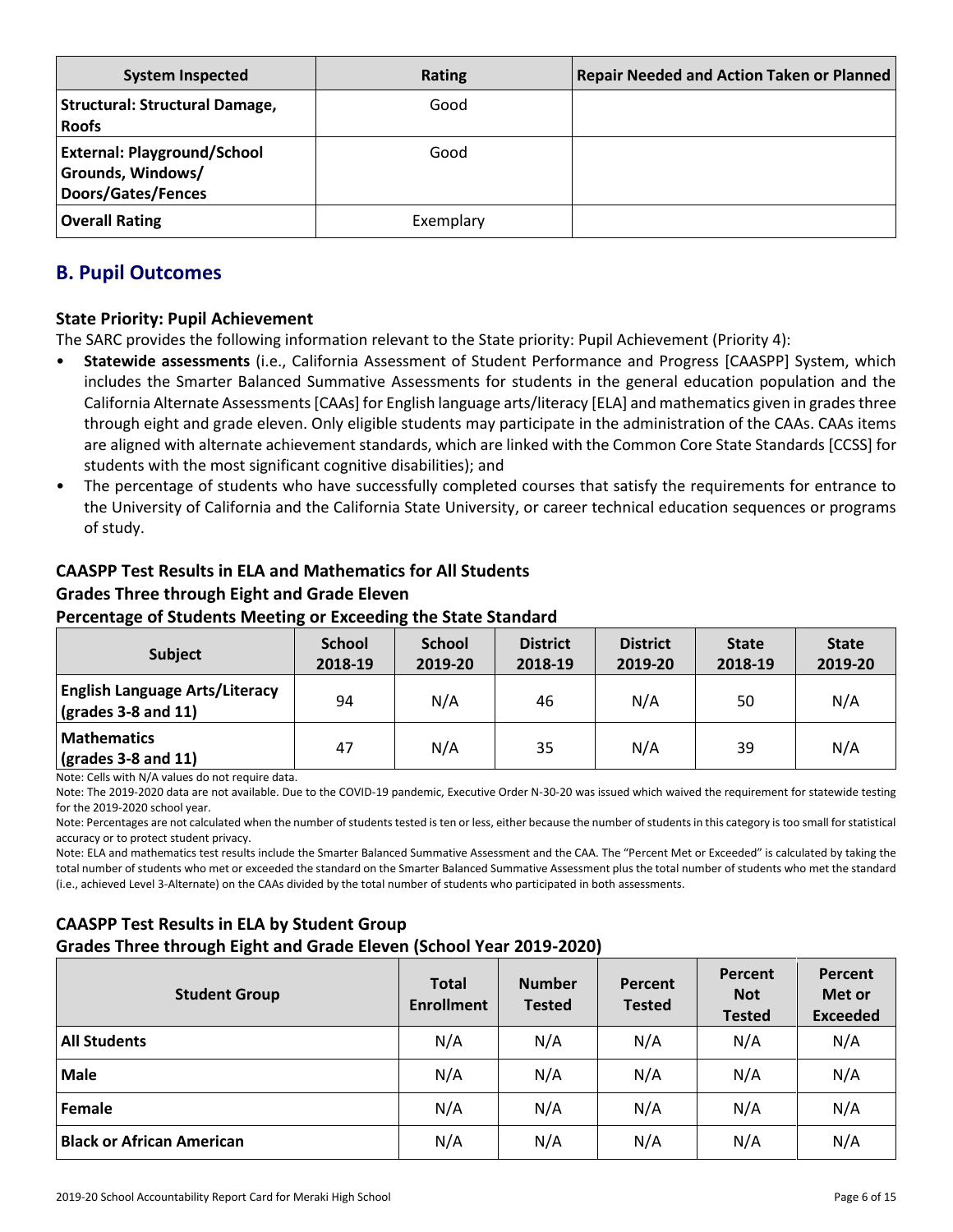| <b>Student Group</b>                                 | <b>Total</b><br><b>Enrollment</b> | <b>Number</b><br><b>Tested</b> | Percent<br><b>Tested</b> | Percent<br><b>Not</b><br><b>Tested</b> | Percent<br>Met or<br><b>Exceeded</b> |
|------------------------------------------------------|-----------------------------------|--------------------------------|--------------------------|----------------------------------------|--------------------------------------|
| American Indian or Alaska Native                     | N/A                               | N/A                            | N/A                      | N/A                                    | N/A                                  |
| Asian                                                | N/A                               | N/A                            | N/A                      | N/A                                    | N/A                                  |
| <b>Filipino</b>                                      | N/A                               | N/A                            | N/A                      | N/A                                    | N/A                                  |
| <b>Hispanic or Latino</b>                            | N/A                               | N/A                            | N/A                      | N/A                                    | N/A                                  |
| Native Hawaiian or Pacific Islander                  | N/A                               | N/A                            | N/A                      | N/A                                    | N/A                                  |
| White                                                | N/A                               | N/A                            | N/A                      | N/A                                    | N/A                                  |
| <b>Two or More Races</b>                             | N/A                               | N/A                            | N/A                      | N/A                                    | N/A                                  |
| <b>Socioeconomically Disadvantaged</b>               | N/A                               | N/A                            | N/A                      | N/A                                    | N/A                                  |
| <b>English Learners</b>                              | N/A                               | N/A                            | N/A                      | N/A                                    | N/A                                  |
| <b>Students with Disabilities</b>                    | N/A                               | N/A                            | N/A                      | N/A                                    | N/A                                  |
| <b>Students Receiving Migrant Education Services</b> | N/A                               | N/A                            | N/A                      | N/A                                    | N/A                                  |
| <b>Foster Youth</b>                                  | N/A                               | N/A                            | N/A                      | N/A                                    | N/A                                  |
| <b>Homeless</b>                                      | N/A                               | N/A                            | N/A                      | N/A                                    | N/A                                  |

Note: The 2019-2020 data are not available. Due to the COVID-19 pandemic, Executive Order N-30-20 was issued which waived the requirement for statewide testing for the 2019-2020 school year.

# **CAASPP Test Results in Mathematics by Student Group Grades Three through Eight and Grade Eleven (School Year 2019-2020)**

| <b>Student Group</b>                       | <b>Total</b><br><b>Enrollment</b> | <b>Number</b><br><b>Tested</b> | Percent<br><b>Tested</b> | Percent<br><b>Not</b><br><b>Tested</b> | Percent<br>Met or<br><b>Exceeded</b> |
|--------------------------------------------|-----------------------------------|--------------------------------|--------------------------|----------------------------------------|--------------------------------------|
| <b>All Students</b>                        | N/A                               | N/A                            | N/A                      | N/A                                    | N/A                                  |
| <b>Male</b>                                | N/A                               | N/A                            | N/A                      | N/A                                    | N/A                                  |
| Female                                     | N/A                               | N/A                            | N/A                      | N/A                                    | N/A                                  |
| <b>Black or African American</b>           | N/A                               | N/A                            | N/A                      | N/A                                    | N/A                                  |
| American Indian or Alaska Native           | N/A                               | N/A                            | N/A                      | N/A                                    | N/A                                  |
| Asian                                      | N/A                               | N/A                            | N/A                      | N/A                                    | N/A                                  |
| <b>Filipino</b>                            | N/A                               | N/A                            | N/A                      | N/A                                    | N/A                                  |
| <b>Hispanic or Latino</b>                  | N/A                               | N/A                            | N/A                      | N/A                                    | N/A                                  |
| <b>Native Hawaiian or Pacific Islander</b> | N/A                               | N/A                            | N/A                      | N/A                                    | N/A                                  |
| White                                      | N/A                               | N/A                            | N/A                      | N/A                                    | N/A                                  |
| <b>Two or More Races</b>                   | N/A                               | N/A                            | N/A                      | N/A                                    | N/A                                  |
| <b>Socioeconomically Disadvantaged</b>     | N/A                               | N/A                            | N/A                      | N/A                                    | N/A                                  |
| <b>English Learners</b>                    | N/A                               | N/A                            | N/A                      | N/A                                    | N/A                                  |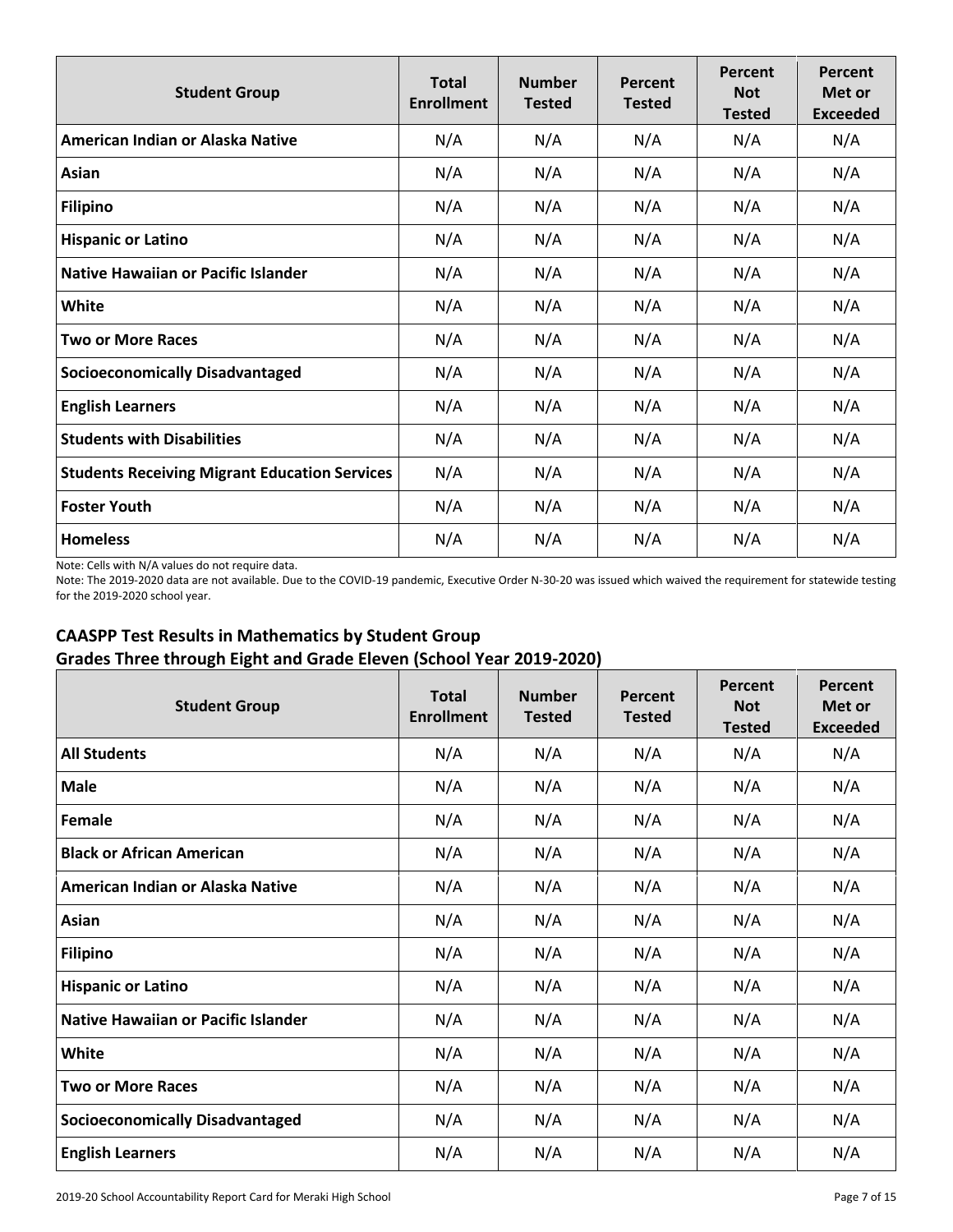| <b>Student Group</b>                                 | <b>Total</b><br><b>Enrollment</b> | <b>Number</b><br><b>Tested</b> | Percent<br><b>Tested</b> | Percent<br><b>Not</b><br><b>Tested</b> | Percent<br>Met or<br><b>Exceeded</b> |
|------------------------------------------------------|-----------------------------------|--------------------------------|--------------------------|----------------------------------------|--------------------------------------|
| <b>Students with Disabilities</b>                    | N/A                               | N/A                            | N/A                      | N/A                                    | N/A                                  |
| <b>Students Receiving Migrant Education Services</b> | N/A                               | N/A                            | N/A                      | N/A                                    | N/A                                  |
| <b>Foster Youth</b>                                  | N/A                               | N/A                            | N/A                      | N/A                                    | N/A                                  |
| <b>Homeless</b>                                      | N/A                               | N/A                            | N/A                      | N/A                                    | N/A                                  |

Note: The 2019-2020 data are not available. Due to the COVID-19 pandemic, Executive Order N-30-20 was issued which waived the requirement for statewide testing for the 2019-2020 school year.

# **CAASPP Test Results in Science for All Students Grades Five, Eight, and High School Percentage of Students Meeting or Exceeding the State Standard**

| <b>Subject</b>                        | <b>School</b> | <b>School</b> | <b>District</b> | <b>District</b> | <b>State</b> | <b>State</b> |
|---------------------------------------|---------------|---------------|-----------------|-----------------|--------------|--------------|
|                                       | 2018-19       | 2019-20       | 2018-19         | 2019-20         | 2018-19      | 2019-20      |
| Science (grades 5, 8 and high school) |               | N/A           |                 | N/A             |              | N/A          |

Note: Cells with N/A values do not require data.

Note: The 2019-2020 data are not available. Due to the COVID-19 pandemic, Executive Order N-30-20 was issued which waived the requirement for statewide testing for the 2019-2020 school year.

Note: The new California Science Test (CAST) was first administered operationally in the 2018-2019 school year.

# **CAASPP Test Results in Science by Student Group Grades Three through Eight and Grade Eleven (School Year 2019-2020)**

| <b>Student Group</b>                       | <b>Total</b><br><b>Enrollment</b> | <b>Number</b><br><b>Tested</b> | Percent<br><b>Tested</b> | <b>Percent</b><br><b>Not</b><br><b>Tested</b> | Percent<br>Met or<br><b>Exceeded</b> |
|--------------------------------------------|-----------------------------------|--------------------------------|--------------------------|-----------------------------------------------|--------------------------------------|
| <b>All Students</b>                        | N/A                               | N/A                            | N/A                      | N/A                                           | N/A                                  |
| <b>Male</b>                                | N/A                               | N/A                            | N/A                      | N/A                                           | N/A                                  |
| Female                                     | N/A                               | N/A                            | N/A                      | N/A                                           | N/A                                  |
| <b>Black or African American</b>           | N/A                               | N/A                            | N/A                      | N/A                                           | N/A                                  |
| American Indian or Alaska Native           | N/A                               | N/A                            | N/A                      | N/A                                           | N/A                                  |
| Asian                                      | N/A                               | N/A                            | N/A                      | N/A                                           | N/A                                  |
| <b>Filipino</b>                            | N/A                               | N/A                            | N/A                      | N/A                                           | N/A                                  |
| <b>Hispanic or Latino</b>                  | N/A                               | N/A                            | N/A                      | N/A                                           | N/A                                  |
| <b>Native Hawaiian or Pacific Islander</b> | N/A                               | N/A                            | N/A                      | N/A                                           | N/A                                  |
| White                                      | N/A                               | N/A                            | N/A                      | N/A                                           | N/A                                  |
| <b>Two or More Races</b>                   | N/A                               | N/A                            | N/A                      | N/A                                           | N/A                                  |
| <b>Socioeconomically Disadvantaged</b>     | N/A                               | N/A                            | N/A                      | N/A                                           | N/A                                  |
| <b>English Learners</b>                    | N/A                               | N/A                            | N/A                      | N/A                                           | N/A                                  |
| <b>Students with Disabilities</b>          | N/A                               | N/A                            | N/A                      | N/A                                           | N/A                                  |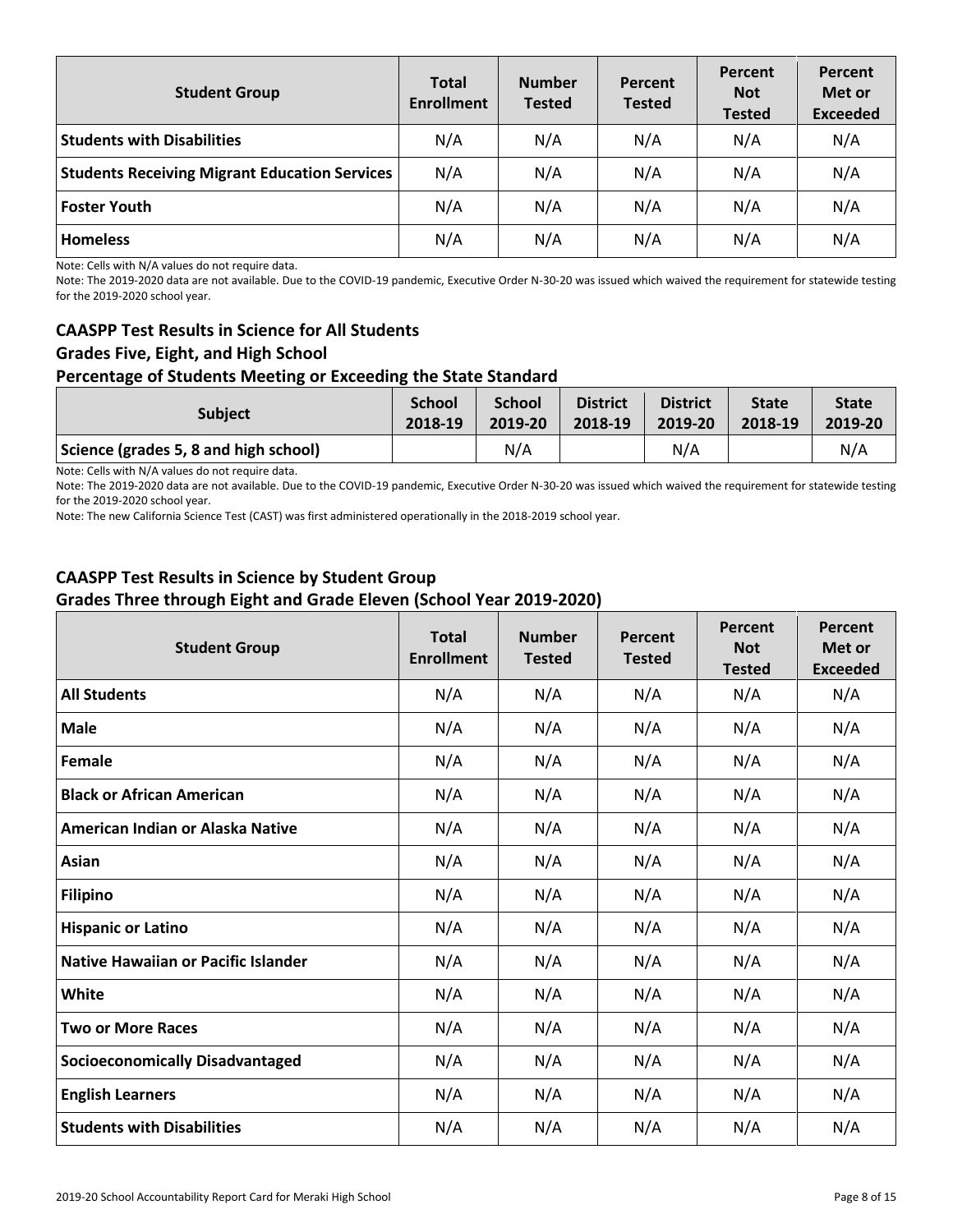| <b>Student Group</b>                                 | <b>Total</b><br><b>Enrollment</b> | <b>Number</b><br><b>Tested</b> | Percent<br><b>Tested</b> | Percent<br><b>Not</b><br><b>Tested</b> | Percent<br>Met or<br><b>Exceeded</b> |
|------------------------------------------------------|-----------------------------------|--------------------------------|--------------------------|----------------------------------------|--------------------------------------|
| <b>Students Receiving Migrant Education Services</b> | N/A                               | N/A                            | N/A                      | N/A                                    | N/A                                  |
| <b>Foster Youth</b>                                  | N/A                               | N/A                            | N/A                      | N/A                                    | N/A                                  |
| <b>Homeless</b>                                      | N/A                               | N/A                            | N/A                      | N/A                                    | N/A                                  |

Note: The 2019-2020 data are not available. Due to the COVID-19 pandemic, Executive Order N-30-20 was issued which waived the requirement for statewide testing for the 2019-2020 school year.

# **Career Technical Education Programs (School Year 2019-2020)**

San Juan Unified defines their career paths following the strict criteria set within the Perkins Act and/or the California Partnership guidelines. The CTE department collects data on the number of students moving through our local sequences. Some CTE courses, because of the time requirements, internship element and industry standards they meet, are defined as a sequence within themselves. Introductory CTE courses are found throughout our schools, concentrators are students who take a second level course within the same career path, and students are referred to as completers when they complete a sequence of courses leading to certification, employability, and/or further technical training. Capstone courses are defined as completer based on length of course, sequence, and skill development.

The CTE capstone course leads to a certificate/industry skill sheet or license if applicable. The program also provides the student with academic and technical knowledge and skill through integrated academic and technical instruction. The programs prepare students to enter current or emerging careers for further training within the career path for which there is gainful employment. All students are provided practical experiences to pursue post high school employment and gain course work that is A-G compliant.

San Juan Unified also provides students career preparation through enrollment in California Partnership Academies. We have three California Partnership Academies in the areas of: business–finance/entrepreneurship, preengineering/product innovation, and patient care. Our schools have numerous career paths opportunities beyond the state funded California Partnership Academy.

CTE pathways offered at Meraki are:

- Introduction to Media Arts
- Media Arts
- Broadcast and Video Production (capstone course)

CTE capstone courses held at various high schools within San Juan Unified open to La Entrada students:

- Auto Maintenance and Light Repair I
- Auto Maintenance and Light Repair II
- Construction Technology
- Culinary Arts
- Dental Careers
- Dental Radiation and Safety (taken with Dental Careers)
- Fire Technology
- Medical Assistant
- Public Safety Careers

#### **How does this class support student achievement?**

When students experience CTE corses they have the opportunity to see the relationship between applied academic standards and the real world. Students find purpose in their studies and are provided an opportunity to apply their academic and industry skills to every day problems.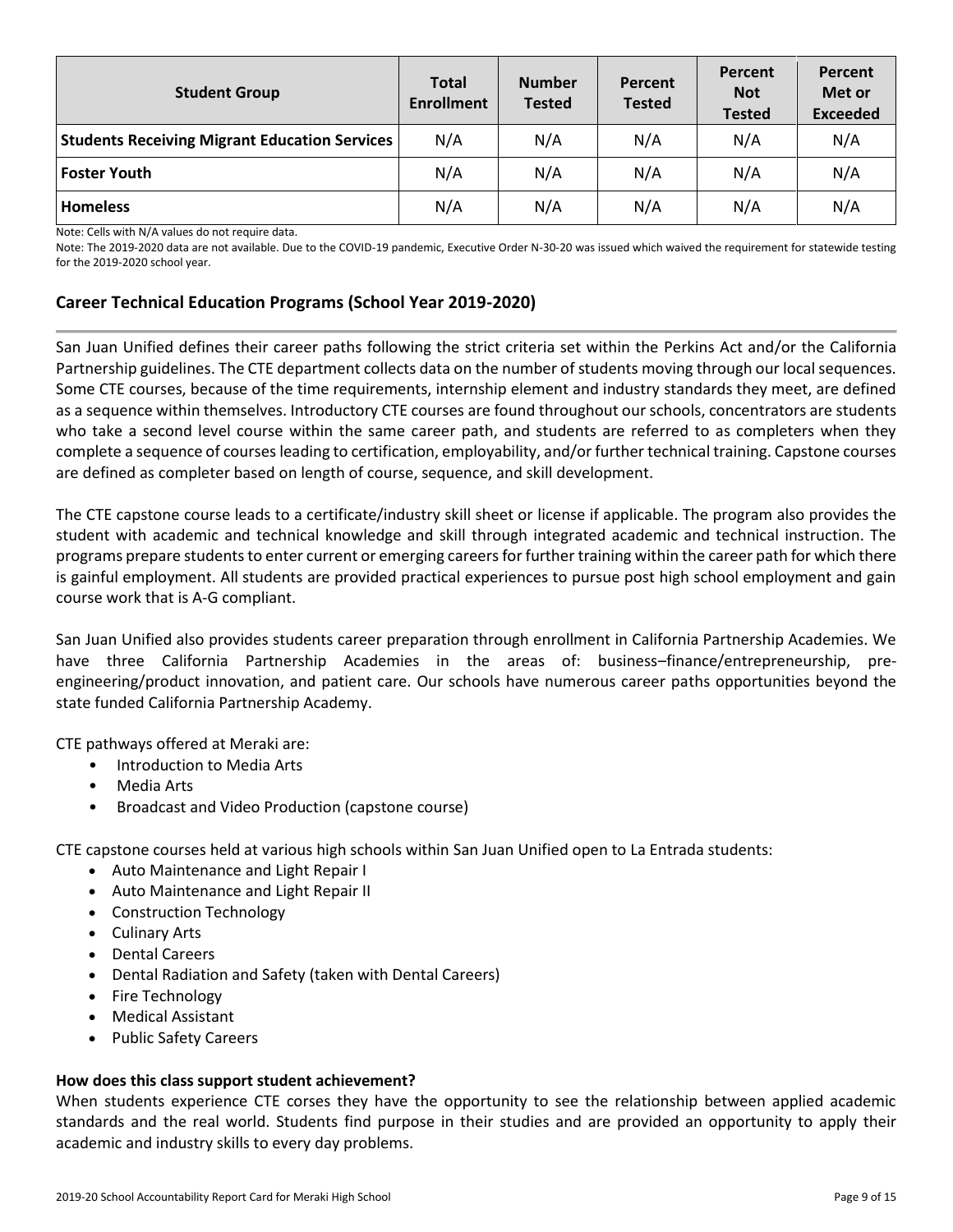# **How does the school address the needs of all students in career preparation?**

Through the IEP process special education students may be scheduled into CTE courses. Students are provided the support and necessary curriculum modification as outlined in the IEP. CTE provides extended testing time, extra assignment time and support where appropriate. Since our CTE courses work to integrate and support the academic standards, the students will be exposed to "hands on" activities and participate in solving real life problems. The school counselor work with each enrolled student to create a 4-year plan designed to prepare them for their future college and career aspirations.

# **How are the courses evaluated for effectiveness?**

The capacity to serve a "significant" number of students and the degree to which the program attains specific outcomes are assessed yearly. Completion rates, graduation rates, along with completion of a sequence are all evaluated yearly. The number of completion certificates issued and the attainment of specific industry skills is analyzed. Data on attendance is also collected.

# **Career Technical Education (CTE) Participation (School Year 2019-2020)**

| <b>CTE Program</b><br><b>Measure</b>                                                                                              |     |  |  |  |  |
|-----------------------------------------------------------------------------------------------------------------------------------|-----|--|--|--|--|
| Number of Pupils Participating in CTE                                                                                             | 13  |  |  |  |  |
| Percent of Pupils that Complete a CTE Program and Earn a High School Diploma                                                      |     |  |  |  |  |
| Percent of CTE Courses that are Sequenced or Articulated Between the School and Institutions of<br><b>Postsecondary Education</b> | 100 |  |  |  |  |

# **Courses for University of California (UC) and/or California State University (CSU) Admission**

| <b>UC/CSU Course Measure</b>                                              | Percent |
|---------------------------------------------------------------------------|---------|
| 2019-20 Pupils Enrolled in Courses Required for UC/CSU Admission          | 99.02   |
| 2018-19 Graduates Who Completed All Courses Required for UC/CSU Admission |         |

# **State Priority: Other Pupil Outcomes**

The SARC provides the following information relevant to the State priority: Other Pupil Outcomes (Priority 8):

• Pupil outcomes in the subject areas of physical education.

# **California Physical Fitness Test Results (School Year 2019-2020)**

| <b>Grade Level</b> | <b>Percentage of Students</b><br><b>Meeting Four of Six</b><br><b>Fitness Standards</b> | <b>Percentage of Students</b><br><b>Meeting Five of Six</b><br><b>Fitness Standards</b> | <b>Percentage of Students</b><br><b>Meeting Six of Six</b><br><b>Fitness Standards</b> |
|--------------------|-----------------------------------------------------------------------------------------|-----------------------------------------------------------------------------------------|----------------------------------------------------------------------------------------|
|                    | N/A                                                                                     | N/A                                                                                     | N/A                                                                                    |
|                    | N/A                                                                                     | N/A                                                                                     | N/A                                                                                    |
|                    | N/A                                                                                     | N/A                                                                                     | N/A                                                                                    |

Note: Cells with N/A values do not require data.

Note: The 2019–2020 data are not available. Due to the COVID-19 pandemic, Executive Order N-56-20 was issued which waived the requirement to administer the physical fitness performance test for the 2019–2020 school year.

# **C. Engagement**

### **State Priority: Parental Involvement**

The SARC provides the following information relevant to the State priority: Parental Involvement (Priority 3):

• Efforts the school district makes to seek parent input in making decisions for the school district and each school site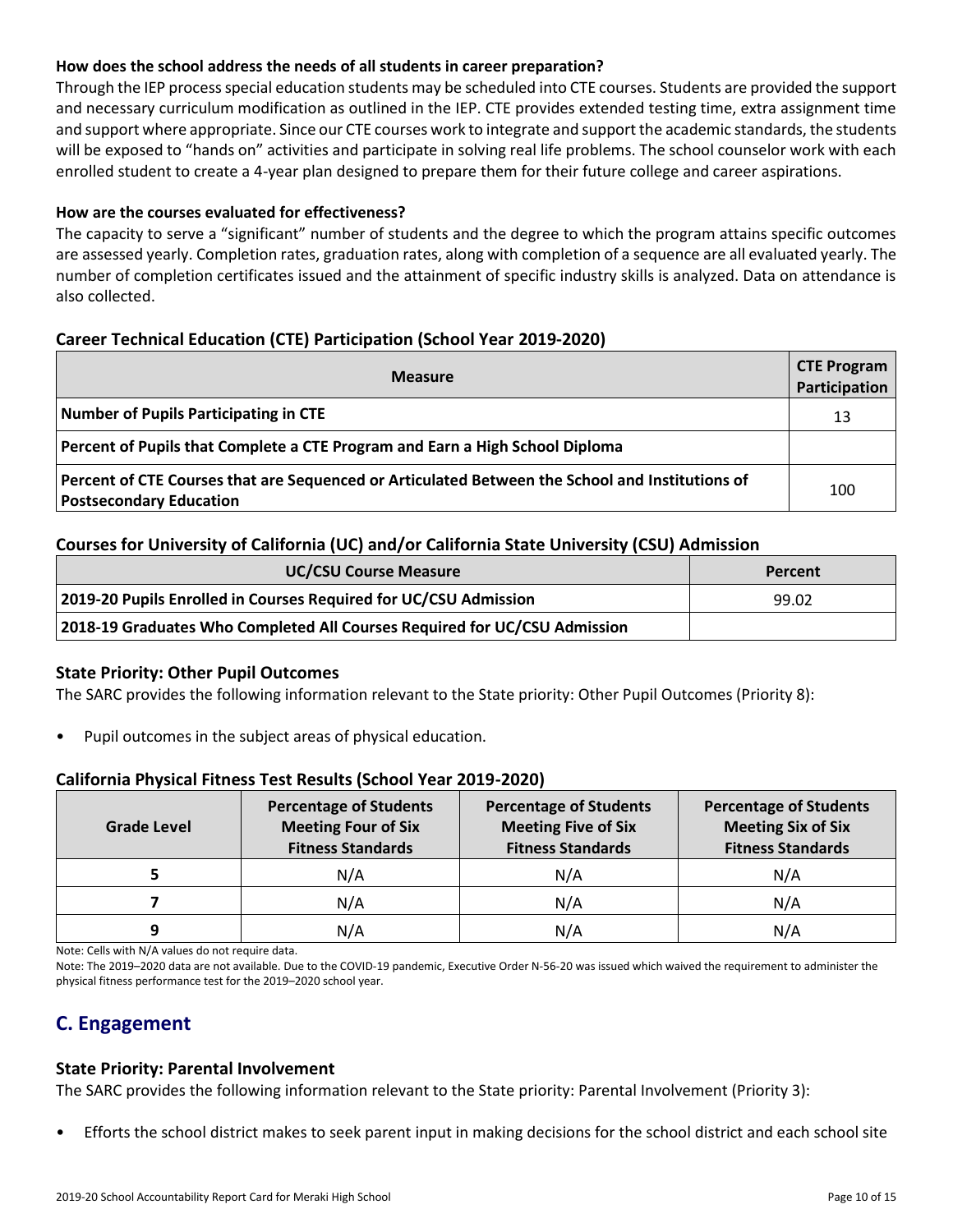# **Opportunities for Parental Involvement (School Year 2020-2021)**

When parents, families, and members of the community are involved with schools, all children benefit. Adult participation sends the message that school is important and the work our students do at Meraki is worthy of adult attention. Our community recognizes that adults may participate in Meraki in different and varied avenues to ensure all students have quality learning experiences.

Partnerships between Meraki High School, families, and the community is identified in our partnership framework. This framework categorizes participation in six areas:

Learning from Home: Families work together through activities and facilitation of a teacher to assist with class work and recognizing other learning from home opportunities.

Parenting: Resources are made available to families to establish home environments to support children as learners. Please see 'Parent Resource' page on our website.

Decision Making: Meraki believes all stake holders including parents, students, and community members have a role in the decision-making processes. Stakeholders are encouraged to participate in Site Strategic Planning, School Site Council, and the English Learning Advisory Committee (ELAC). For more information. please call (916) 971-5001.

Communications: Meraki individualizes instruction for each student. Parents are encouraged to communicate directly with their child's teacher to gain valuable insight on how their child is preforming in school. Whole school events and information are posted on theMeraki website. For general information or communication, please call (916) 971-5001.

Collaborating with the Community: Meraki's area of focus, called out in our Site Strategic Plan, is to identify and integrate resources and services from the community.

Volunteering: We understand that adults may participate in Meraki High School in different and varied avenues. Volunteers may work with students individually or in small groups. They may help organize school events or activities for students. Adults assistance with logistical and organization tasks are always appreciated and offered at flexible times. For more information, please contact Meraki's office at 916-971-5001.

### **State Priority: Pupil Engagement**

The SARC provides the following information relevant to the State priority: Pupil Engagement (Priority 5):

- High school dropout rates; and
- High school graduation rates.

### **Dropout Rate and Graduation Rate (Four-Year Cohort Rate)**

| <b>Indicator</b>       | <b>School</b><br>2016-17 | <b>School</b><br>2017-18 | <b>School</b><br>2018-19 | <b>District</b><br>2016-17 | <b>District</b><br>2017-18 | <b>District</b><br>2018-19 | <b>State</b><br>2016-17 | <b>State</b><br>2017-18 | <b>State</b><br>2018-19 |
|------------------------|--------------------------|--------------------------|--------------------------|----------------------------|----------------------------|----------------------------|-------------------------|-------------------------|-------------------------|
| <b>Dropout Rate</b>    |                          |                          |                          |                            |                            |                            |                         |                         |                         |
| <b>Graduation Rate</b> |                          |                          |                          | 78.3                       | 76.6                       | 78.8                       | 82.7                    | 83                      | 84.5                    |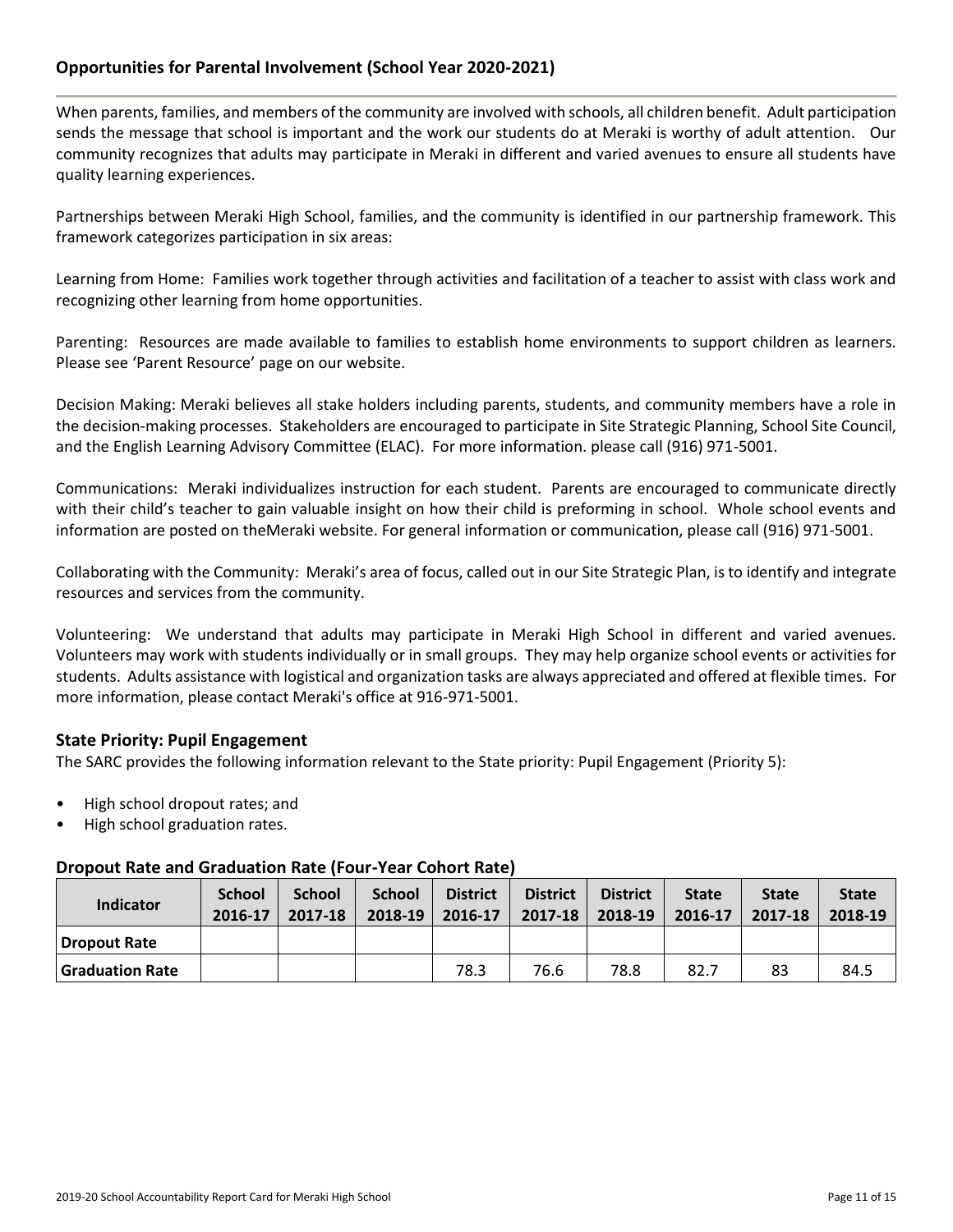# **State Priority: School Climate**

The SARC provides the following information relevant to the State priority: School Climate (Priority 6):

- Pupil suspension rates;
- Pupil expulsion rates; and
- Other local measures on the sense of safety.

# **Suspensions and Expulsions**

#### **(data collected between July through June, each full school year respectively)**

| Rate               | <b>School</b><br>2017-18 | <b>School</b><br>2018-19 | <b>District</b><br>2017-18 | <b>District</b><br>2018-19 | <b>State</b><br>2017-18 | <b>State</b><br>2018-19 |
|--------------------|--------------------------|--------------------------|----------------------------|----------------------------|-------------------------|-------------------------|
| <b>Suspensions</b> | 0.9                      | 0.9                      | 5.8                        | 4.9                        | 3.5                     | 3.5                     |
| <b>Expulsions</b>  | 0.0                      | 0.0                      | 0.1                        | 0.1                        | 0.1                     | 0.1                     |

# **Suspensions and Expulsions for School Year 2019-2020 Only**

# **(data collected between July through February, partial school year due to the COVID-19 pandemic)**

| Rate               | <b>School</b><br>2019-20 | <b>District</b><br>2019-20 | <b>State</b><br>2019-20 |
|--------------------|--------------------------|----------------------------|-------------------------|
| <b>Suspensions</b> | 0.94%                    | 3.58%                      |                         |
| <b>Expulsions</b>  | $0.00\%$                 | 0.03%                      |                         |

Note: The 2019-2020 suspensions and expulsions rate data are not comparable to prior year data because the 2019-2020 school year is a partial school year due to the COVID-19 crisis. As such, it would be inappropriate to make any comparisons in rates of suspensions and expulsions in the 2019-2020 school year compared to prior years.

# **School Safety Plan (School Year 2020-2021)**

San Juan Unified School District makes safety a top priority. In accordance with the California Education Code, each school site's comprehensive school safety plan is reviewed, edited as needed and approved by the school site safety team by March 1 of each year. The plan includes a review of safety data for the campus, incident response information in case of fire, earthquakes and other dangers, and details on safety policies. A copy of the plan is available for review in the school office.

Drills are held on a regular basis to include fire drills, earthquake drills and intruder drills.

Safety is a shared responsibility, and our school is supported by the district's Safe Schools program in coordination with the Sacramento Sheriff's Department and Citrus Heights Police Department. The Safe Schools program provides district employed safety specialists who provide safety advice, training and respond to critical incidents. Sworn law enforcement is called, when needed, to assist the safety specialists. In addition, San Juan Unified has the option of employing uniformed law enforcement officers when needed.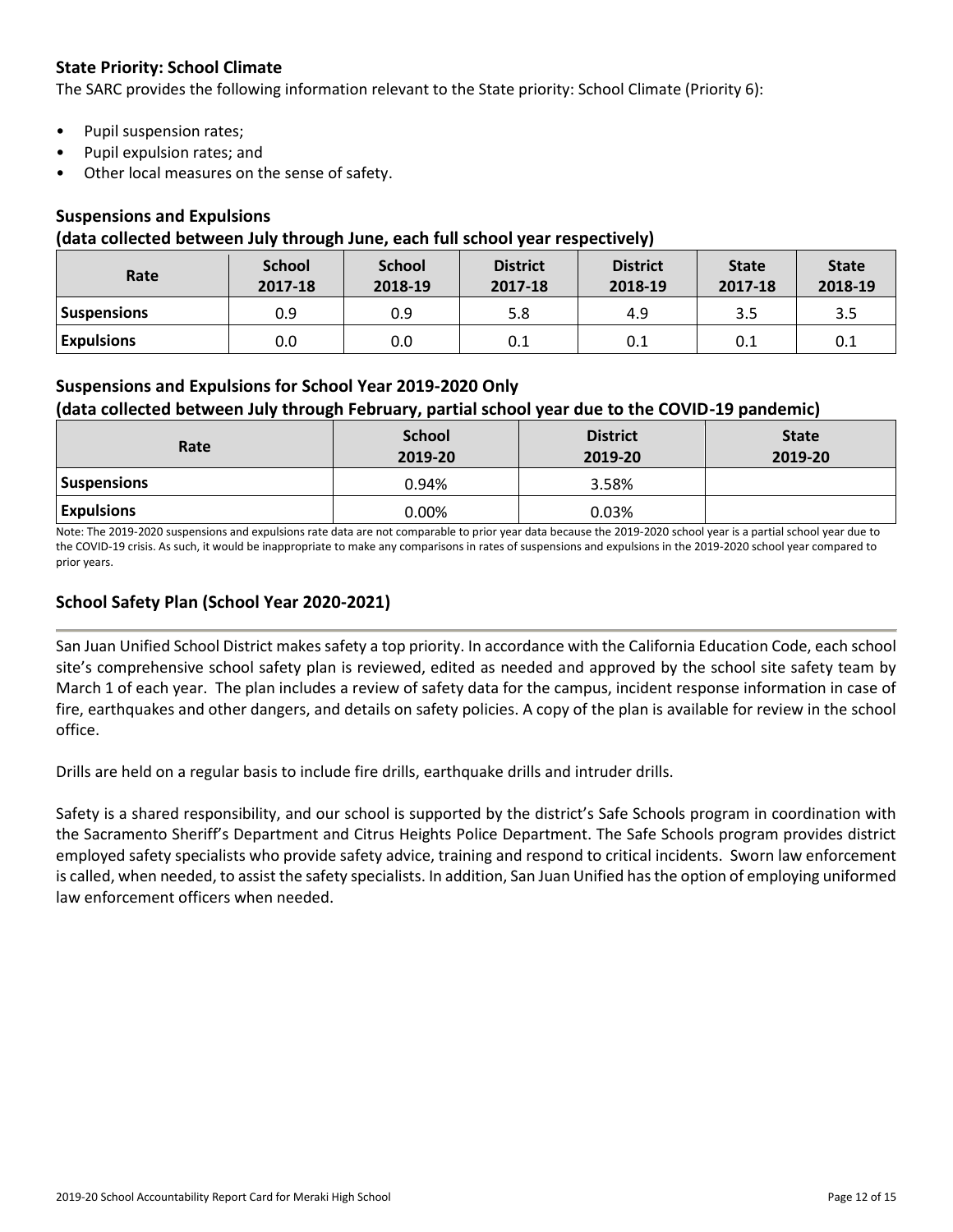# **Average Class Size and Class Size Distribution (Secondary)**

| Subject                                | Average<br><b>Class</b><br><b>Size</b> | # of<br> Classes* Classes* Classes* <br><b>Size</b><br>$1 - 20$ | # of<br><b>Size</b><br>$21 - 32$ | # of<br><b>Size</b><br>$33+$ | Average<br><b>Class</b><br><b>Size</b> | # of<br><b>Size</b><br>$1 - 20$ | # of<br> Classes* Classes* Classes*  Class<br><b>Size</b><br>21-32 | # of<br><b>Size</b><br>$33+$ | Average<br><b>Size</b> | # of<br><b>Size</b><br>$1 - 20$ | # of<br><b>Size</b><br>21-32 | 2017-18 2017-18 2017-18 2017-18 2018-19 2018-19 2018-19 2018-19 2019-20 2019-20 2019-20 2019-20 <br># of<br>Classes*Classes*Classes*<br><b>Size</b><br>$33+$ |
|----------------------------------------|----------------------------------------|-----------------------------------------------------------------|----------------------------------|------------------------------|----------------------------------------|---------------------------------|--------------------------------------------------------------------|------------------------------|------------------------|---------------------------------|------------------------------|--------------------------------------------------------------------------------------------------------------------------------------------------------------|
| <b>English</b><br><b>Language Arts</b> | q                                      | 9                                                               |                                  |                              | $\mathcal{P}$                          | 4                               |                                                                    |                              | 27                     | $\mathcal{P}$                   | 1                            |                                                                                                                                                              |
| <b>Mathematics</b>                     | 13                                     | 4                                                               |                                  |                              | $\mathcal{P}$                          | 3                               |                                                                    |                              | 13                     | 4                               | 1                            |                                                                                                                                                              |
| <b>Science</b>                         |                                        |                                                                 |                                  |                              | $\mathcal{P}$                          | $\mathbf{1}$                    |                                                                    |                              | 5                      | 6                               |                              |                                                                                                                                                              |
| <b>Social Science</b>                  | 20                                     | 8                                                               |                                  |                              | 2                                      | 2                               |                                                                    |                              | 16                     | 5                               | 1                            |                                                                                                                                                              |

\*Number of classes indicates how many classrooms fall into each size category (a range of total students per classroom). At the secondary school level, this information is reported by subject area rather than grade level.

# **Ratio of Pupils to Academic Counselor (School Year 2019-2020)**

| <b>Title</b>         | <b>Ratio</b> |  |  |
|----------------------|--------------|--|--|
| Academic Counselors* | 102          |  |  |

\*One full time equivalent (FTE) equals one staff member working full time; one FTE could also represent two staff members who each work 50 percent of full time.

# **Student Support Services Staff (School Year 2019-2020)**

| <b>Title</b>                                                         | Number of FTE*<br><b>Assigned to School</b> |  |  |
|----------------------------------------------------------------------|---------------------------------------------|--|--|
| <b>Counselor (Academic, Social/Behavioral or Career Development)</b> |                                             |  |  |
| Library Media Teacher (Librarian)                                    |                                             |  |  |
| Library Media Services Staff (Paraprofessional)                      |                                             |  |  |
| Psychologist                                                         |                                             |  |  |
| <b>Social Worker</b>                                                 |                                             |  |  |
| <b>Nurse</b>                                                         |                                             |  |  |
| <b>Speech/Language/Hearing Specialist</b>                            |                                             |  |  |
| <b>Resource Specialist (non-teaching)</b>                            |                                             |  |  |
| <b>Other</b>                                                         |                                             |  |  |

\*One Full Time Equivalent (FTE) equals one staff member working full time; one FTE could also represent two staff members who each work 50 percent of full time.

### **Expenditures Per Pupil and School Site Teacher Salaries (Fiscal Year 2018-2019)**

| Level                                                                                                                                                                                                                                                                                                                                                                                                                                                                                                             | <b>Total</b><br><b>Expenditures</b><br><b>Per Pupil</b> | <b>Expenditures</b><br><b>Per Pupil</b><br>(Restricted) | <b>Expenditures</b><br><b>Per Pupil</b><br>(Unrestricted) | Average<br><b>Teacher</b><br><b>Salary</b> |  |
|-------------------------------------------------------------------------------------------------------------------------------------------------------------------------------------------------------------------------------------------------------------------------------------------------------------------------------------------------------------------------------------------------------------------------------------------------------------------------------------------------------------------|---------------------------------------------------------|---------------------------------------------------------|-----------------------------------------------------------|--------------------------------------------|--|
| <b>School Site</b>                                                                                                                                                                                                                                                                                                                                                                                                                                                                                                | 13123                                                   | 69                                                      | 13054                                                     | \$86789                                    |  |
| <b>District</b>                                                                                                                                                                                                                                                                                                                                                                                                                                                                                                   | N/A                                                     | N/A                                                     | 7762                                                      | \$78,090                                   |  |
| <b>Percent Difference - School Site and District</b>                                                                                                                                                                                                                                                                                                                                                                                                                                                              | N/A                                                     | N/A                                                     | 50.8                                                      | 10.6                                       |  |
| <b>State</b>                                                                                                                                                                                                                                                                                                                                                                                                                                                                                                      | N/A                                                     | N/A                                                     | \$7,750                                                   | \$83,052                                   |  |
| <b>Percent Difference - School Site and State</b><br>$\mathbf{a} \cdot \mathbf{b} = \mathbf{a} \cdot \mathbf{b} = \mathbf{a} \cdot \mathbf{b} + \mathbf{b} \cdot \mathbf{c} + \mathbf{b} \cdot \mathbf{c} + \mathbf{c} \cdot \mathbf{c} + \mathbf{c} \cdot \mathbf{c} + \mathbf{c} \cdot \mathbf{c} + \mathbf{c} \cdot \mathbf{c} + \mathbf{c} \cdot \mathbf{c} + \mathbf{c} \cdot \mathbf{c} + \mathbf{c} \cdot \mathbf{c} + \mathbf{c} \cdot \mathbf{c} + \mathbf{c} \cdot \mathbf{c} + \mathbf{c} \cdot \math$ | N/A                                                     | N/A                                                     | 51.0                                                      | 4.4                                        |  |

Note: Cells with N/A values do not require data.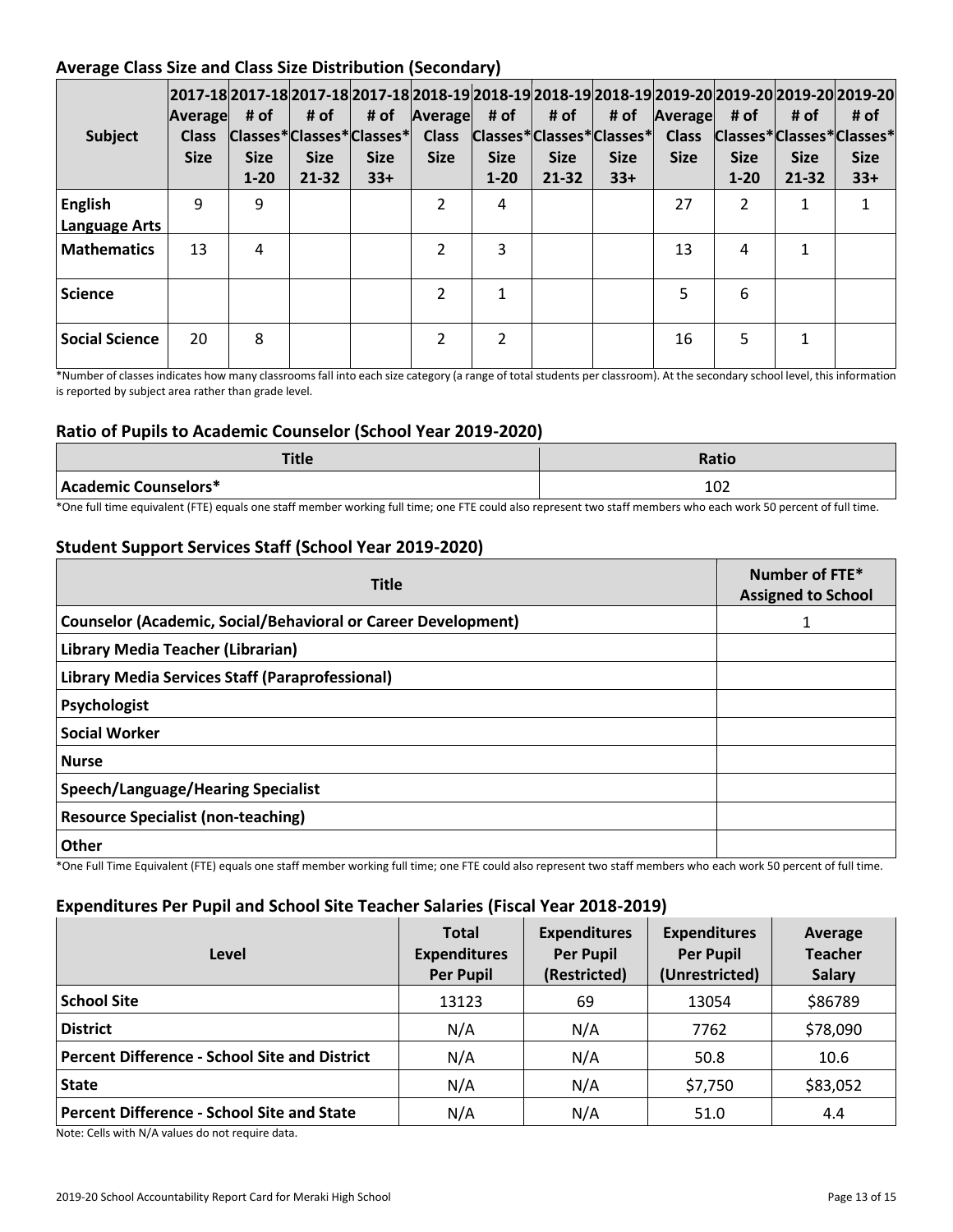# **Types of Services Funded (Fiscal Year 2019-2020)**

The table provides a comparison of a school's per pupil funding from unrestricted sources with other schools in the district and throughout the state. Supplemental/Restricted expenditures come from money whose use is controlled by law or donor. Money designated for specific purposes by the district or governing board is not considered restricted. Basic/unrestricted expenditures, except for general guidelines, is not controlled by law or donor. For detailed information on school expenditures for all districts in California, see the CDE Current Expense of Education & Per-pupil Spending Web page at [http://www.cde.ca.gov/ds/fd/ec/.](http://www.cde.ca.gov/ds/fd/ec/) For information on teacher salaries for all districts in California, see the CDE Certificated Salaries & Benefits Web page at [http://www.cde.ca.gov/ds/fd/cs/.](http://www.cde.ca.gov/ds/fd/cs/) To look up expenditures and salaries for a specific school district, see the Ed-Data Web site at: [http://www.ed-data.org.](http://www.ed-data.org./)

| Category                                             | <b>District</b><br>Amount | <b>State Average</b><br><b>For Districts</b><br><b>In Same Category</b> |  |  |
|------------------------------------------------------|---------------------------|-------------------------------------------------------------------------|--|--|
| <b>Beginning Teacher Salary</b>                      | \$46,561                  | \$50,029                                                                |  |  |
| <b>Mid-Range Teacher Salary</b>                      | \$79,708                  | \$77,680                                                                |  |  |
| <b>Highest Teacher Salary</b>                        | \$94,014                  | \$102,143                                                               |  |  |
| <b>Average Principal Salary (Elementary)</b>         | \$117,459                 | \$128,526                                                               |  |  |
| <b>Average Principal Salary (Middle)</b>             | \$126,710                 | \$133,574                                                               |  |  |
| <b>Average Principal Salary (High)</b>               | \$142,797                 | \$147,006                                                               |  |  |
| <b>Superintendent Salary</b>                         | \$283,645                 | \$284,736                                                               |  |  |
| <b>Percent of Budget for Teacher Salaries</b>        | 34.0                      | 33.0                                                                    |  |  |
| <b>Percent of Budget for Administrative Salaries</b> | 6.0                       | 5.0                                                                     |  |  |

### **Teacher and Administrative Salaries (Fiscal Year 2018-2019)**

For detailed information on salaries, see the CDE Certificated Salaries & Benefits web page at [https://www.cde.ca.gov/ds/fd/cs/.](https://www.cde.ca.gov/ds/fd/cs/)

### **Professional Development (Most Recent Three Years)**

| <b>Measure</b>                                                                  |  | 2018-19   2019-20   2020-21 |
|---------------------------------------------------------------------------------|--|-----------------------------|
| Number of school days dedicated to Staff Development and Continuous Improvement |  |                             |

Professional development is a key part of the continuous improvement process for educators. The goal of our quality professional development is to support the learning of teachers and paraprofessionals to positively impact student achievement. Annually, teachers and site administrators participate in professional development in a variety of opportunities. Seventy-five minutes per week are dedicated to staff collaboration and training planned by site leadership teams. The District also provides a cycle of continuous professional development for Administrators through Principal Networks as well as Leadership Academies.

The District provides professional development opportunities for teachers and administrators that support the implementation of Common Core State Standards in English language arts, mathematics, science, social studies, and the ELA/ELD Framework. Specific professional development initiatives include: Culturally Responsive Practices, Critical Literacy, TK-2 Reading, Supporting Independence and Engagement through Reading and Writing, Math to the Core, Expository Reading and Writing Course, and ELD Foundations. District departments, Center for Teacher Support, grantfunded projects, and the San Juan Teacher's Association sponsor additional training opportunities. Professional development opportunities are voluntary for teachers and are provided throughout the year in a variety of formats: during the school day, after school, on Saturdays, and during summer and vacation breaks. Many teachers and administrators also take advantage of opportunities with Sacramento County Office of Education, California Department of Education, the college/university programs, state/national education organizations, and private educational institutes.